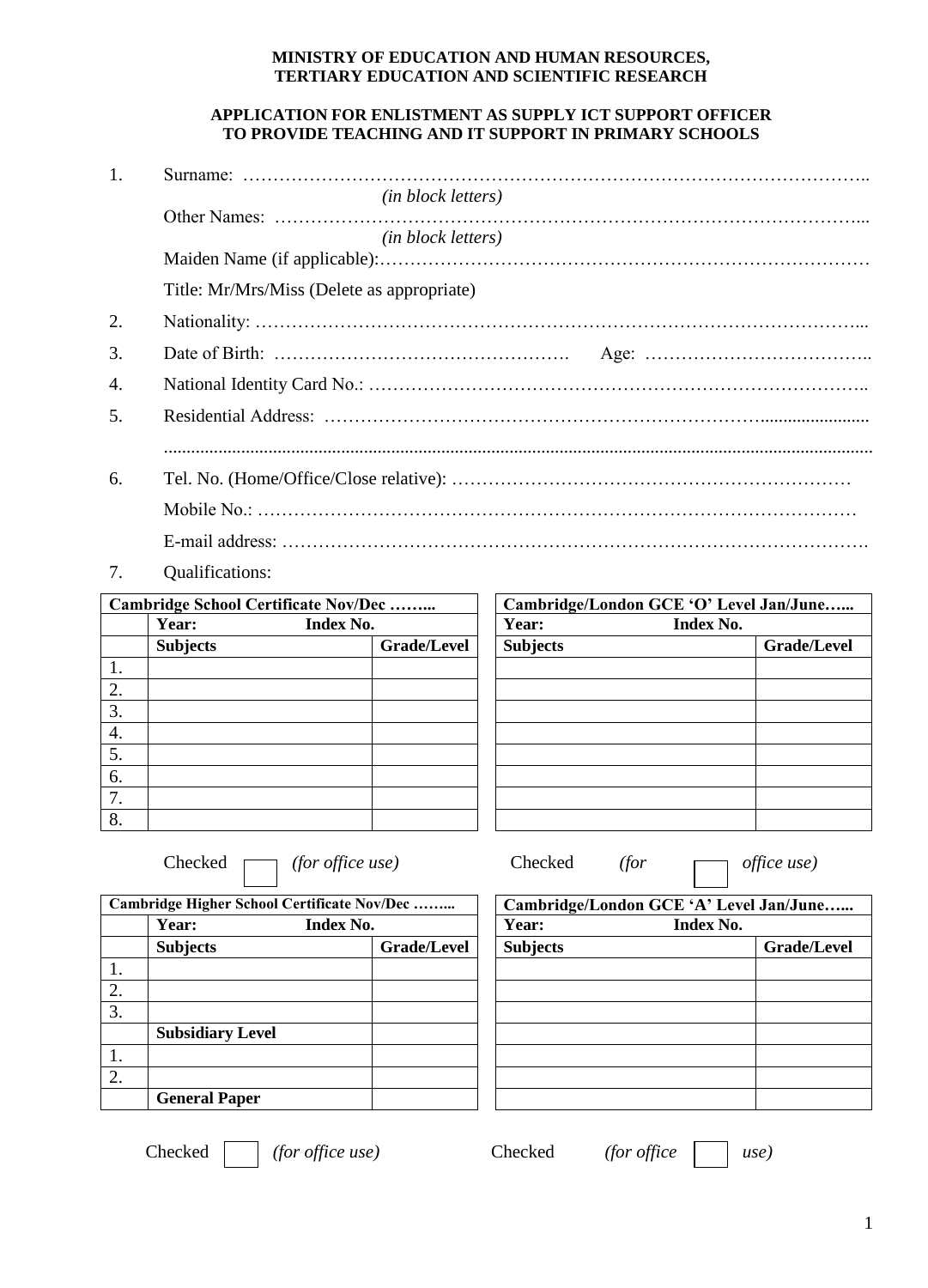|     | Qualifications<br>(in case of degree whether<br>Hons/Special, Ordinary/General)                                                                                                                                                                                                                          | Date obtained        | <b>Examining Institution</b> |  |  |  |
|-----|----------------------------------------------------------------------------------------------------------------------------------------------------------------------------------------------------------------------------------------------------------------------------------------------------------|----------------------|------------------------------|--|--|--|
|     |                                                                                                                                                                                                                                                                                                          | .                    |                              |  |  |  |
|     |                                                                                                                                                                                                                                                                                                          |                      |                              |  |  |  |
|     |                                                                                                                                                                                                                                                                                                          |                      |                              |  |  |  |
|     | Checked<br>(for office use)                                                                                                                                                                                                                                                                              |                      |                              |  |  |  |
| 9.  | Other Qualifications as laid down in the advertisement (Attach documentary evidence)                                                                                                                                                                                                                     |                      |                              |  |  |  |
| 9.  | Checked<br>(for office use)<br><b>Teaching Experience</b>                                                                                                                                                                                                                                                |                      |                              |  |  |  |
|     | <b>Institutions</b>                                                                                                                                                                                                                                                                                      | <b>Position held</b> | <b>Period</b>                |  |  |  |
|     |                                                                                                                                                                                                                                                                                                          | .                    |                              |  |  |  |
|     |                                                                                                                                                                                                                                                                                                          | .                    |                              |  |  |  |
| 10. | Have you been the subject of an investigation/enquiry for any offence during the last<br>(a)<br>10 years?<br>Answer: Yes or No:  If yes, indicate nature of offence and date of outcome.                                                                                                                 |                      |                              |  |  |  |
|     | Have you ever been prosecuted before a court of law for any offence AND<br><b>(b)</b><br>subsequently found guilty during the last 10 years?<br>Answer: Yes or No:  If yes, give details (court, charge, date of judgment and sentence –<br>e.g. imprisonment, fine, caution or conditional discharge):- |                      |                              |  |  |  |
|     | Have you ever resigned or retired or been dismissed from the Public Service on any<br>(c)<br>grounds whatsoever?<br>Answer: Yes or No:  If yes, give details.                                                                                                                                            |                      |                              |  |  |  |